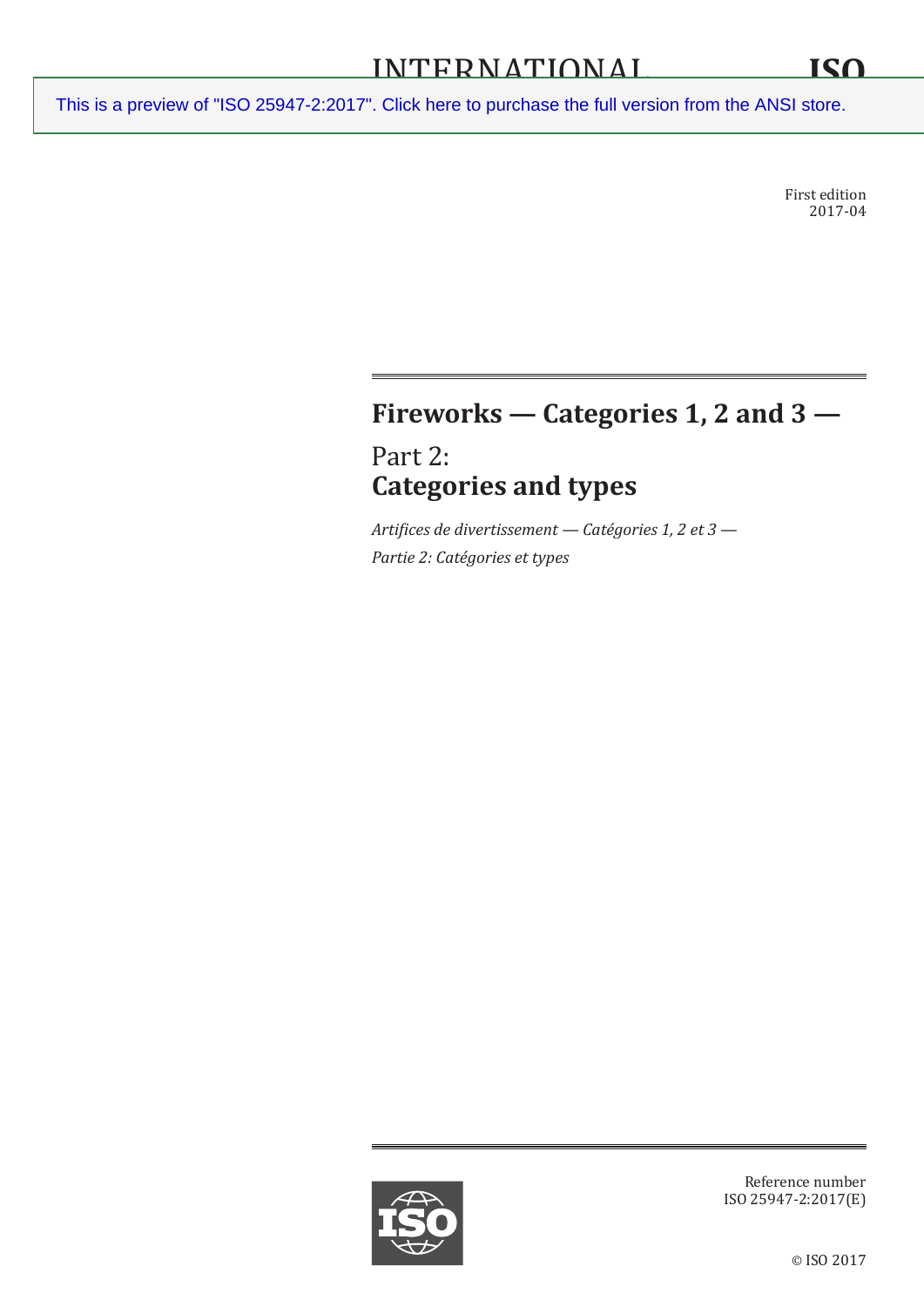

#### © ISO 2017, Published in Switzerland

All rights reserved. Unless otherwise specified, no part of this publication may be reproduced or utilized otherwise in any form or by any means, electronic or mechanical, including photocopying, or posting on the internet or an intranet, without prior written permission. Permission can be requested from either ISO at the address below or ISO's member body in the country of the requester.

ISO copyright office Ch. de Blandonnet 8 • CP 401 CH-1214 Vernier, Geneva, Switzerland Tel. +41 22 749 01 11 Fax +41 22 749 09 47 copyright@iso.org www.iso.org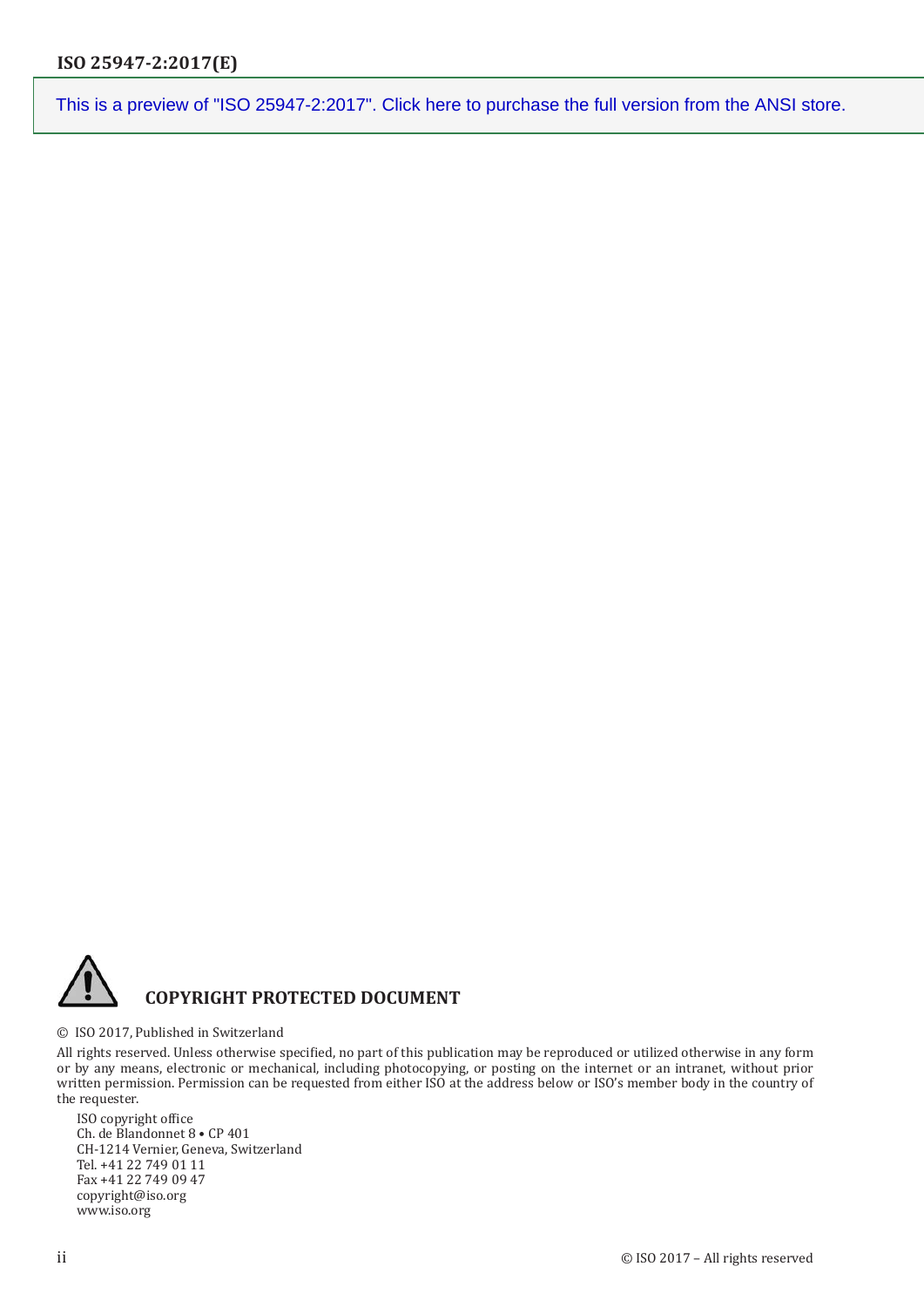## **Contents**

| Foreword. |                                                                                                                                                                                                                                                                                                                                                                                         |
|-----------|-----------------------------------------------------------------------------------------------------------------------------------------------------------------------------------------------------------------------------------------------------------------------------------------------------------------------------------------------------------------------------------------|
|           | $\textbf{Scope} \textit{} \textit{} \textit{} \textit{} \textit{} \textit{} \textit{} \textit{} \textit{} \textit{} \textit{} \textit{} \textit{} \textit{} \textit{} \textit{} \textit{} \textit{} \textit{} \textit{} \textit{} \textit{} \textit{} \textit{} \textit{} \textit{} \textit{} \textit{} \textit{} \textit{} \textit{} \textit{} \textit{} \textit{} \textit{} \textit{$ |
|           |                                                                                                                                                                                                                                                                                                                                                                                         |
| 3         |                                                                                                                                                                                                                                                                                                                                                                                         |
|           |                                                                                                                                                                                                                                                                                                                                                                                         |
| 5         |                                                                                                                                                                                                                                                                                                                                                                                         |
|           |                                                                                                                                                                                                                                                                                                                                                                                         |
|           |                                                                                                                                                                                                                                                                                                                                                                                         |
|           | 5.3                                                                                                                                                                                                                                                                                                                                                                                     |
| 6         |                                                                                                                                                                                                                                                                                                                                                                                         |
|           |                                                                                                                                                                                                                                                                                                                                                                                         |